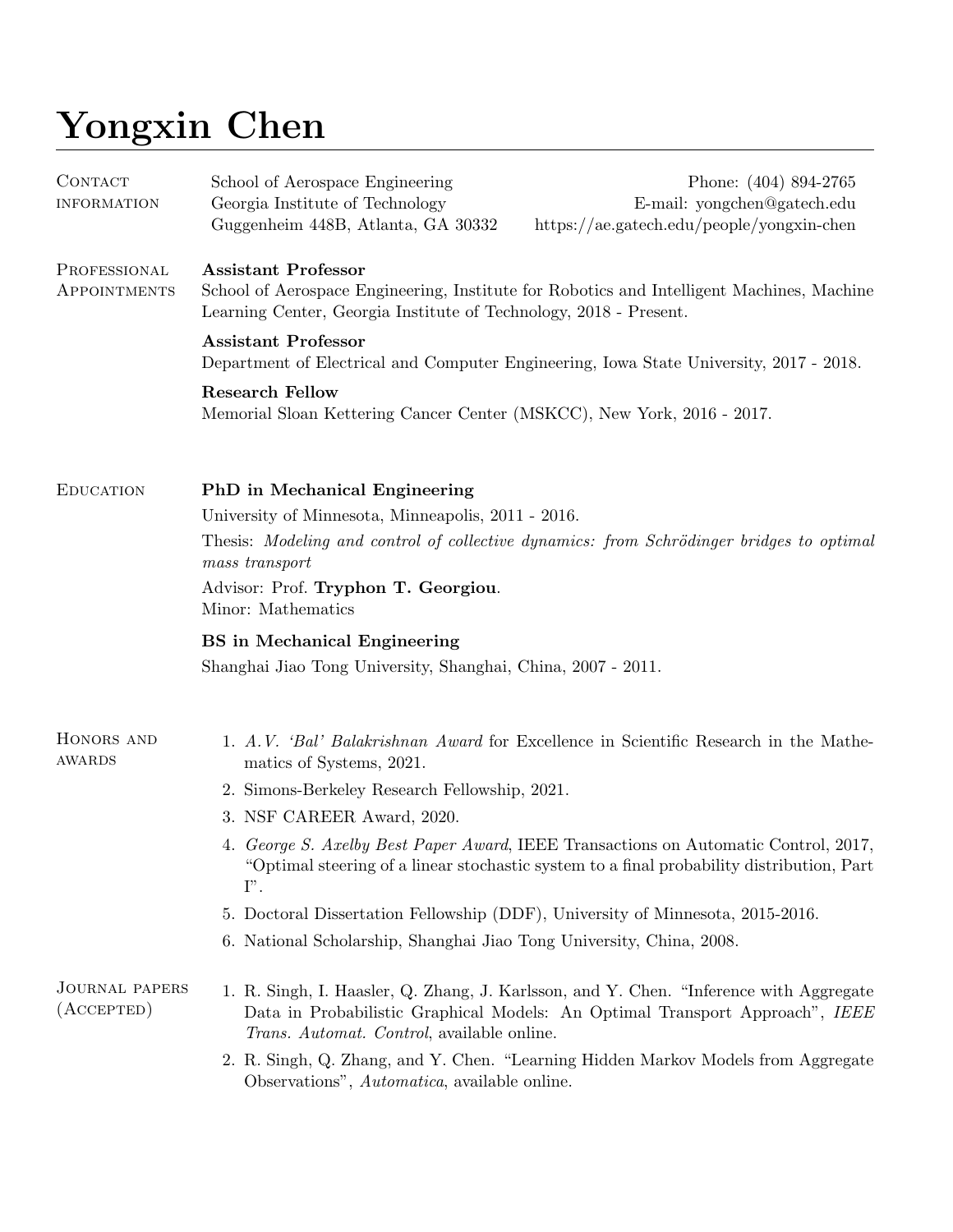- 3. H. Yu, J. Moyalan, U. Vaidya, and Y. Chen. "Data-Driven Optimal Control of Nonlinear Dynamics Under Safety Constraints," IEEE Control Systems Letters, available online.
- 4. W. Haddad, Y. Chen, and M. Lanchares. "Mixed Norm  $H_2/H_{\infty}$  and Entropy Covariance Control: A Convex Optimization Approach", in International Journal of Control, available online.
- 5. F. Ariaei, Z. Askarzadeh, Y. Chen, and T. T. Georgiou. "Macroscopic network circulation for planar graphs," IEEE Transactions on Control of Network Systems, available online.
- 6. I. Haasler, Y. Chen, and J. Karlsson. "Optimal Steering of Ensembles with Origin-Destination Constraints", IEEE Control Systems Letters, 5 (3), pp. 881 - 886, 2021.
- 7. R. Singh, I. Haasler, Q. Zhang, J. Karlsson, and Y. Chen. "Incremental inference of collective graphical models", IEEE Control Systems Letters, 5 (2), pp. 421 -426, 2021.
- 8. Y. Chen, T. T. Georgiou, and M. Pavon. "Controlling Uncertainty," IEEE Control Systems Magazine, 41 (4), pp. 82 -94, 2021.
- 9. V. Ciccone, Y. Chen, T. T. Georgiou, and M. Pavon. "Regularized transport between singular covariance matrices", *IEEE Trans. Automat. Control*, **66**  $(7)$ , pp. 3339-3346, 2021.
- 10. W. Chen, D. Wang, J. Liu, Y. Chen, SZ. Khong, T. Basar, KH. Johansson, and L. Qiu. "On Spectral Properties of Signed Laplacians with Connections to Eventual Positivity", IEEE Trans. Automat. Control, 66 (5), pp. 2177-2190, 2021.
- 11. Y. Chen, T. T. Georgiou, and M. Pavon. "Stochastic control liaisons: Richard Sinkhorn meets Gaspard Monge on a Schrödinger bridge", SIAM Review, 63 (2), pp. 249 - 313, 2021.
- 12. I. Haasler, R. Singh, Q. Zhang, J. Karlsson, and Y. Chen. "Multi-marginal Optimal Transport and Probabilistic Graphical Models," IEEE Transactions on Information Theory, 67 (7), pp. 4647 - 4668, 2021.
- 13. I. Haasler, A. Ringh, Y. Chen, and J. Karlsson. "Multi-marginal optimal transport with a tree-structured cost and the Schrödinger bridge problem," SIAM Journal on Control and Optimization, 59 (4), 2428 - 2453, 2021.
- 14. A. Taghvaei, O. M. Miangolarra, R. Fu, Y. Chen, and T. T. Georgiou. "On the relation between information and power in stochastic thermodynamic engine," IEEE Control Systems Letters, 6, pp. 434 - 439, 2021.
- 15. O. M. Miangolarra, A. Taghvaei, R. Fu, Y. Chen, and T. T. Georgiou. "Underdamped stochastic thermodynamic engines in contact with a heat bath with arbitrary temperature profile," *Physical Review E*,  $103$ , p. 062103, 2021.
- 16. O. M. Miangolarra, A. Taghvaei, R. Fu, Y. Chen, and T. T. Georgiou. "Energy harvesting from anisotropic fluctuations ," *Physical Review E*, **104**, p. 044101, 2021.
- 17. R. Fu, A. Taghvaei, Y. Chen, and T. T. Georgiou. "Maximal Power Output of a Stochastic Thermodynamic Engine," Automatica, 123, p. 109366, 2021.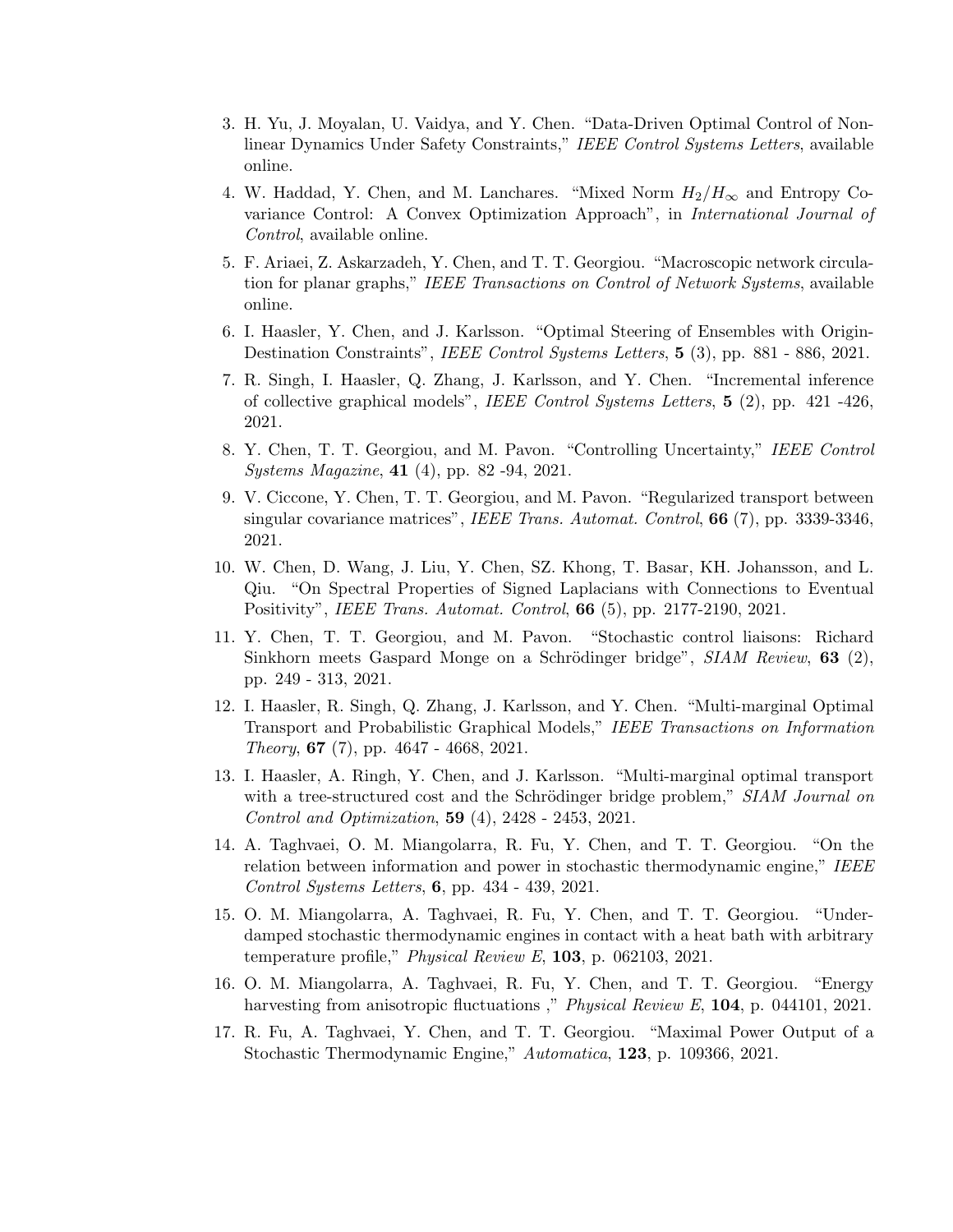- 18. Y. Chen, T. T. Georgiou, and M. Pavon. "Optimal Transport in Systems and Control," Annual Review of Control, Robotics, and Autonomous Systems, 4, pp. 89 - 113, 2021.
- 19. Y. Chen, T. T. Georgiou, M. Pavon, and A. Tannenbaum. "Relaxed Schrödinger bridges and robust network routing", IEEE Transactions on Control of Network Systems, 7 (2), pp. 923 - 931, 2020.
- 20. Y. Chen, W. Gangbo, T. T. Georgiou, and A. Tannenbaum. "On the matrix Monge-Kantorovich problem", European Journal of Applied Mathematics, 31 (4), pp. 574 -600, 2020.
- 21. Y. Chen, T. T. Georgiou, and A. Tannenbaum. "Stochastic control and non-equilibrium thermodynamics: fundamental limits", IEEE Trans. Automat. Control, 65 (7), pp. 2979 - 2991, 2020.
- 22. S. Lu, I. Tsaknakis, M. Hong and Y. Chen. "Hybrid Block Successive Approximation for One-Sided Non-Convex Min-Max Problems: Algorithms and Applications", IEEE Trans. Signal Processing, 68, pp. 3676 - 3691, 2020.
- 23. Y. Chen, T. T. Georgiou, and A. Tannenbaum. "Interpolation of Matrices and Matrix-Valued Measures: The Unbalanced Case", European Journal of Applied Mathematics, 30 (3), pp. 458 - 480, 2019.
- 24. H. Farooq, Y. Chen, T.T. Georgiou, A. Tannenbaum, and C. Lenglet. "Network Curvature as a Hallmark of Brain Structural Connectivity", Nature Communications, 10  $(1)$ , pp. 1 - 11, 2019.
- 25. Z. Askarzadeh, R. Fu, A. Halder, Y. Chen, and T.T. Georgiou. "Stability theory of stochastic models in opinion dynamics", *IEEE Trans. Automat. Control*,  $65$  (2), pp. 522 - 533, 2019.
- 26. Y. Chen, J. Karlsson, and T. T. Georgiou. "The role of the time-arrow in mean-square estimation of stochastic processes", IEEE Control Systems Letters,  $2(1)$ , pp. 85 - 90, 2018.
- 27. K. Yamamoto, Y. Chen, L. Ning, T. T. Georgiou and A. Tannenbaum "Regularization and Interpolation of Positive Matrices", IEEE Trans. Automat. Control, 63 (4), pp. 1208 -1212, 2018.
- 28. Y. Chen, T. T. Georgiou, and A. Tannenbaum. "Matrix Optimal Mass Transport: a Quantum Mechanical Approach", IEEE Trans. Automat. Control, 63 (8), pp. 2612 - 2619, 2018.
- 29. Y. Chen, T. T. Georgiou, M. Pavon, and A. Tannenbaum "Efficient-Robust Routing for Single Commodity Network Flows", IEEE Trans. Automat. Control, 63 (7), pp. 2287 - 2294, 2018.
- 30. Y. Chen, T. T. Georgiou, and M. Pavon. "Optimal steering of a linear stochastic system to a final probability distribution, part III", IEEE Trans. Automat. Control, 63 (9), pp. 3112 - 3118, 2018.
- 31. Y. Chen, and J. Karlsson. "State tracking of linear ensembles via optimal mass transport", IEEE Control Systems Letters,  $2(2)$ , pp. 260 - 265, 2018.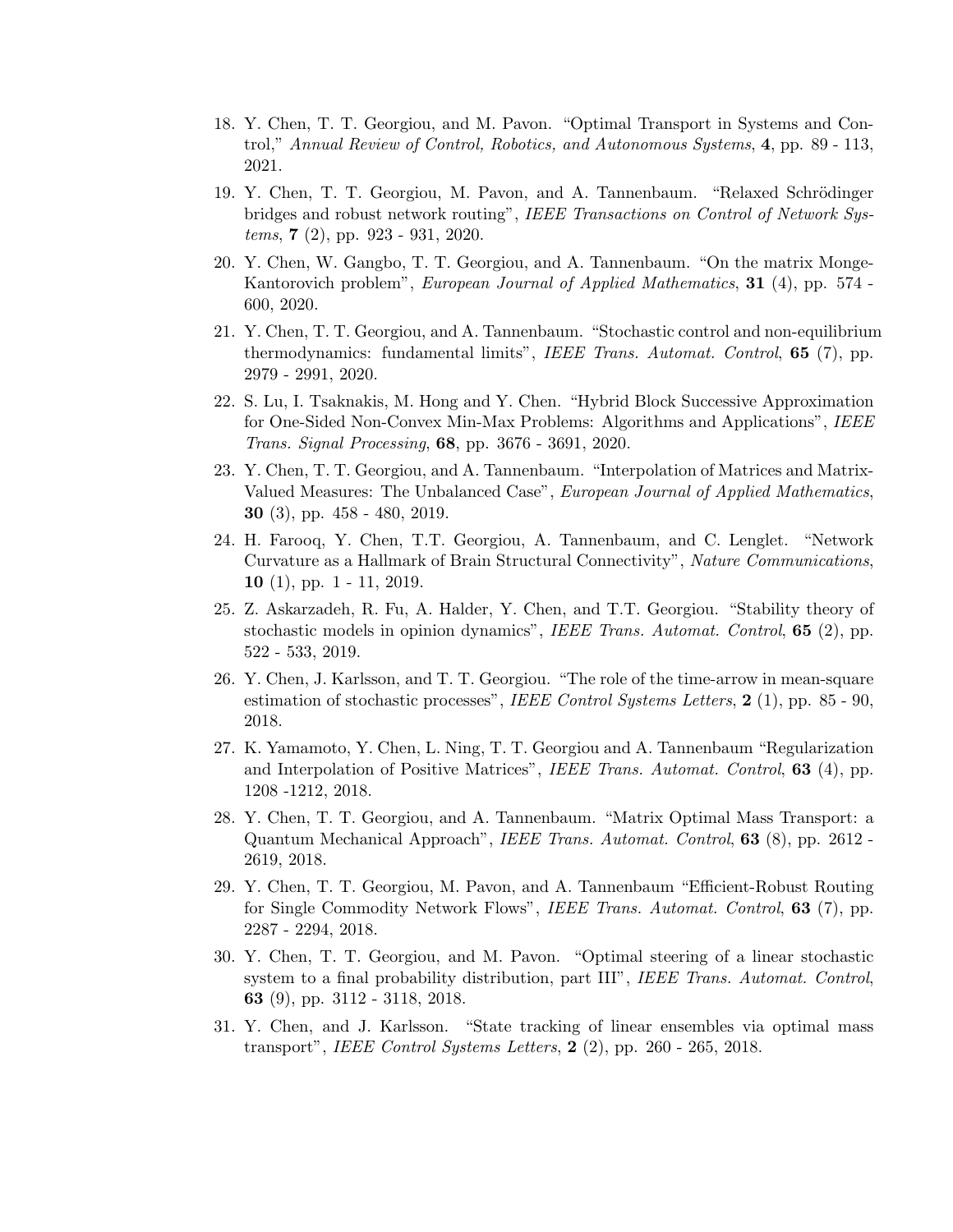- 32. E. K. Ryu, Y. Chen, W. Li, and S. Osher. "Vector and Matrix Optimal Mass Transport: Theory, Algorithm, and Applications", SIAM Journal of Scientific Computing, 40 (5), A3675-A3698, 2018.
- 33. Y. Chen, G. Conforti, and T.T. Georgiou. "Measure-valued spline curves: an optimal transport viewpoint", SIAM Journal of Mathematical Analysis, 50 (6), pp. 5947 -5968, 2018
- 34. Y. Chen, T. T. Georgiou, and A. Tannenbaum. "Vector-valued Optimal Mass Transport", SIAM Journal on Applied. Math, 78 (3), pp. 1682 -1696, 2018.
- 35. Y. Chen, T.T. Georgiou, and M. Pavon. "Steering the Distribution of Agents in Mean-Field Games System", Journal of Optimization Theory and Applications, 179 (1), pp. 332 - 357, 2018.
- 36. Y. Chen, T.T. Georgiou, and A. Tannenbaum. "Optimal transport for Gaussian mixture models", IEEE Access, 7, pp. 6269 - 6278, 2018.
- 37. Y. Chen, E. Haber, K. Yamamoto, T. T. Georgiou, and A. Tannenbaum. "An efficient algorithm for matrix-valued and vector-valued optimal mass transport", Journal of Scientific Computing, 77 (1), pp. 79 - 100, 2018.
- 38. A. Zare, Y. Chen, M. R. Jovanović and T. T. Georgiou. "Low-complexity modeling of partially available second-order statistics via matrix completion", IEEE Trans. Automat. Control, 62 (2), pp. 1368 - 1383, 2017.
- 39. Y. Chen, T. T. Georgiou, and M. Pavon. "Optimal transport over a linear dynamical system", IEEE Trans. Automat. Control, 62 (5), pp. 2137 - 2152, 2017.
- 40. Y. Chen, T. T. Georgiou, M. Pavon, and A. Tannenbaum. "Robust transport over networks", IEEE Trans. Automat. Control, 62 (9), pp. 4675 - 4682, 2017.
- 41. Y. Chen, T. T. Georgiou, L. Ning, and A. Tannenbaum. "Matricial Wasserstein-1 Distance", *IEEE Control Systems Letters*, 1 (1), pp. 14 - 19, 2017.
- 42. Y. Chen, F. D. Cruz, R. Sandhu, A. Kung, P. Mundi, J. Deasy, and A. Tannenbaum "Pediatric Sarcoma Data Forms a Unique Cluster Measured via the Earth Mover's Distance", *Scientific Reports* 7, article number: 7035, 2017.
- 43. Y. Chen, T. T. Georgiou. "Stochastic bridges of linear systems", IEEE Trans. Automat. Control, 61 (2), pp. 526-531, 2016.
- 44. Y. Chen, T. T. Georgiou, and M. Pavon. "Optimal steering of a linear stochastic system to a final probability distribution, part I", IEEE Trans. Automat. Control, 61 (5), pp. 1158-1169, 2016. George S. Axelby Best Paper Award, IEEE Transaction on Automatic Control, 2016
- 45. Y. Chen, T. T. Georgiou, and M. Pavon. "Optimal steering of a linear stochastic system to a final probability distribution, part II", IEEE Trans. Automat. Control, 61 (5), pp. 1170-1180, 2016.
- 46. Y. Chen, T. T. Georgiou, and M. Pavon. "On the relation between optimal transport and Schrödinger bridges: A stochastic control viewpoint", *Journal of Optimization Theory and Applications*, **169** (2), pp. 671-691, 2016.
- 47. Y. Chen, T. T. Georgiou, and M. Pavon. "Entropic and displacement interpolation: a computational approach using the Hilbert metric", SIAM Journal on Applied. Math, 76 (6), pp. 2375-2396, 2016.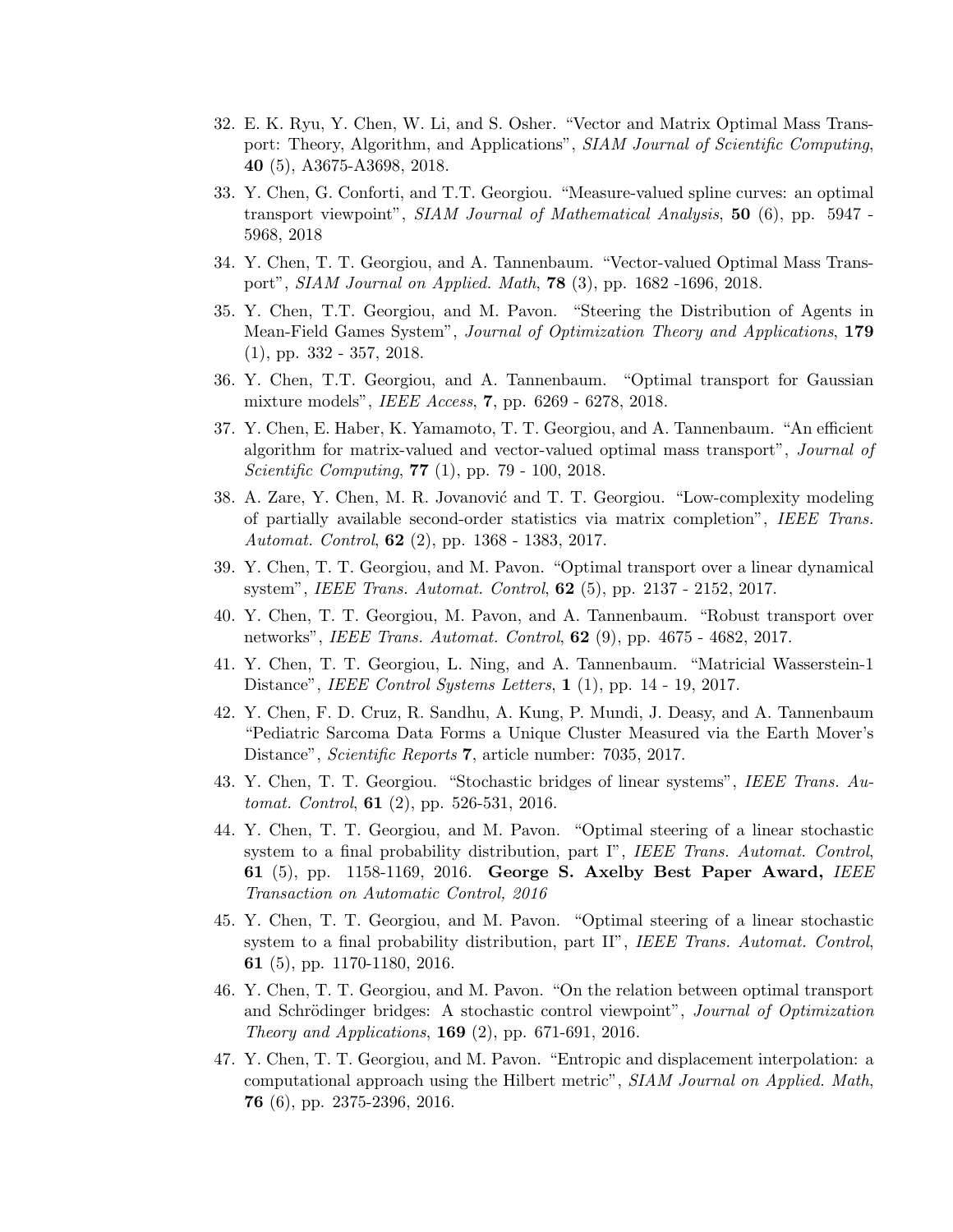48. Y. Chen, T. T. Georgiou, and M. Pavon. "Fast cooling for a system of stochastic oscillators", Journal of Mathematical Physics, 56 (11), p. 113302, 2015.

Journal papers (Under review)

- 1. Q. Zhang, R. Singh, and Y. Chen. "Filtering for Aggregate Hidden Markov Models with Continuous Observations," 2021.
	- 2. J. Liang, and Y. Chen. "A Proximal Algorithm for Sampling from Non-smooth Potentials," 2021.
	- 3. Q. Zhang, A. Taghvaei, and Y. Chen. "An optimal control approach to particle filtering," 2021.
	- 4. A. Ringh, I. Haasler, Y. Chen, and J. Karlsson. "Graph-structured tensor optimization for nonlinear density control and mean field games," 2021.
	- 5. Y. Chen. "Density control of interacting agent systems," 2021.
	- 6. Y. Chen. "Covariance Steering for Nonlinear Control-affine Systems," 2021.
	- 7. Y. Chen, T. T. Georgiou, and M. Pavon. "The most likely evolution of diffusing and vanishing particles: Schrödinger Bridges with unbalanced marginals," 2021.
	- 8. I. Haasler, A. Ringh, Y. Chen, and J. Karlsson. "Scalable computation of dynamic flow problems via multi-marginal graph-structured optimal transport," 2021.
	- 9. Z. Yang, Y. Zhang, Y. Chen, and Z. Wang. "Variational Transport: A Convergent Particle-BasedAlgorithm for Distributional Optimization," 2021.
	- 1. Q. Zhang, and Y. Chen. "Path Integral Sampler: a stochastic control approach for sampling," Tenth International Conference on Learning Representations, 2022.
		- 2. J. Fan, I. Haasler, J. Karlsson, and Y. Chen. "On the complexity of the optimal transport problem with graph-structured cost," 25th International Conference on Artificial Intelligence and Statistics, 2022.
		- 3. Q. Zhang, and Y. Chen. "Diffusion Normalizing Flow," 2021 Conference on Neural Information Processing Systems, Online, 2021.
		- 4. J. Fan, A. Taghvaei, and Y. Chen. "Scalable Computations of Wasserstein Barycenter via Input Convex Neural Networks," in Thirty-eighth International Conference on Machine Learning, **Long talk**, Online, 2021.
		- 5. Y. Zhang, Q. Cai, Z. Yang, Y. Chen, and Z. Wang "Can Temporal-Difference and Q-Learning Learn Representation? A Mean-Field Theory", in 2020 Conference on Neural Information Processing Systems, Oral, Vancouver, Canada, 2020.
		- 6. Z. Fu, Z. Yang, Y. Chen, and Z. Wang. "Actor-Critic Provably Finds Nash Equilibria of Linear-Quadratic Mean-Field Games" in International Conference on Learning Representations 2020 , Addis Ababa, Ethiopia, 2020.
		- 7. Z. Yang, Y. Chen, M. Hong, and Z. Wang. "Provably Global Convergence of Actor-Critic: A Case for Linear Quadratic Regulator with Ergodic Cost" in 2019 Conference on Neural Information Processing Systems, Vancouver, Canada, 2019.

**MACHINE** Learning **CONFERENCES**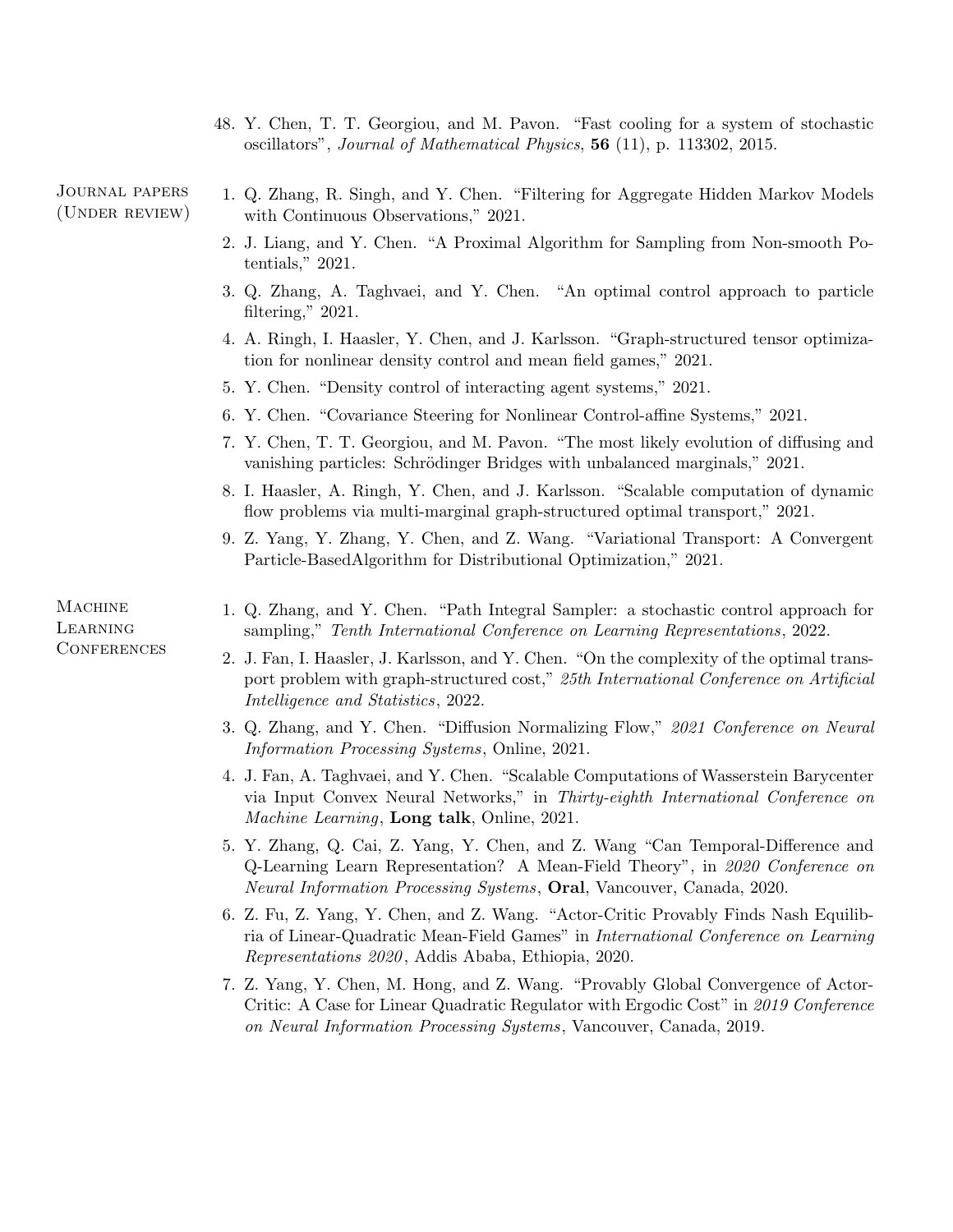**OTHER CONFERENCES** (selected)

- 1. R. Singh, and Y. Chen "Inference of collective Gaussian hidden Markov models," 60th IEEE Conference on Decision and Control, Online, 2021.
- 2. A. Ringh, I. Haasler, Y. Chen, and J. Karlsson "Efficient computations of multi-species mean field games via graph-structured optimal transport," 60th IEEE Conference on Decision and Control, Online, 2021.
- 3. H. Yu, J. Moyalan, D. Tellez-Castro, U. Vaidya, and Y. Chen. "Convex Optimal Control Synthesis Under Safety Constraints," 60th IEEE Conference on Decision and Control, Online, 2021.
- 4. J. Moyalan, H. Choi, Y. Chen, and U. Vaidya "Sum of Squares based Convex Approach for Optimal Control Synthesis," 29th Mediterranean Conference on Control and Automation, Online, 2021.
- 5. Y. Chen, T. T. Georgiou, and M. Pavon. "Fast and Asymptotic Steering to a Steady State for Networks Flows," 5th International Conference on Geometric Science of Information, 2021.
- 6. R. Fu, O. M. Miangolarra, A. Taghvaei, Y. Chen, and T. T. Georgiou. "Harvesting energy from a periodic heat bath," in 59th IEEE Conference on Decision and Control, Online, 2020.
- 7. R. Singh, Q. Zhang, and Y. Chen. "Improving Robustness via Risk Averse Distributional Reinforcement Learning", in 2nd Learning for dynamics  $\mathcal{B}$  control conference, Berkeley, 2020.
- 8. Z. Yi, Z. Cao, E. Theodorou, and Y. Chen. "Nonlinear Covariance Control via Differential Dynamic Programming", in 2020 American Control Conference, Denvor, CO, 2020.
- 9. W. Haddad, Y. Chen, and M. Lanchares. "Mixed Norm  $H_2/H_{\infty}$  and Entropy Covariance Control: A Convex Optimization Approach", in 2020 American Control Conference, Denvor, CO, 2020.
- 10. S. Lu, R. Singh, X. Chen, Y. Chen, and M. Hong. "Alternating Gradient Descent Ascent for Nonconvex-strongly-concave Min-Max Optimization" in 53nd Asilomar Conference on Signals, Systems and Computers, Asilomar, USA, 2019.
- 11. Y. Chen, T. T. Georgiou, and M. Pavon. "Covariance Steering in Zero-Sum Linear-Quadratic Two-Player Differential Games" in 58th IEEE Conference on Decision and Control, Nice, France, 2019.
- 12. I. Haasler, A. Ringh, Y. Chen, and J. Karlsson. "Estimating Ensemble Flows on a Hidden Markov Chain" in 58th IEEE Conference on Decision and Control, Nice, France, 2019.
- 13. D. Alpago, Y. Chen, T. T. Georgiou, and M. Pavon. "On optimal steering of a non-Markovian Gaussian process" in 58th IEEE Conference on Decision and Control, Nice, France, 2019.
- 14. Y. Chen, G. Conforti, T.T. Georgiou, and L. Ripani. "Multi-marginal Schrödinger bridges" in 4th conference on Geometric Science of Information, Toulouse, France, 2019.
- 15. Y. Chen, and U. Vaidya. "Sample Complexity for Nonlinear Stochastic Dynamics" in 2019 American Control Conference, Philadelphia, PA, 2019.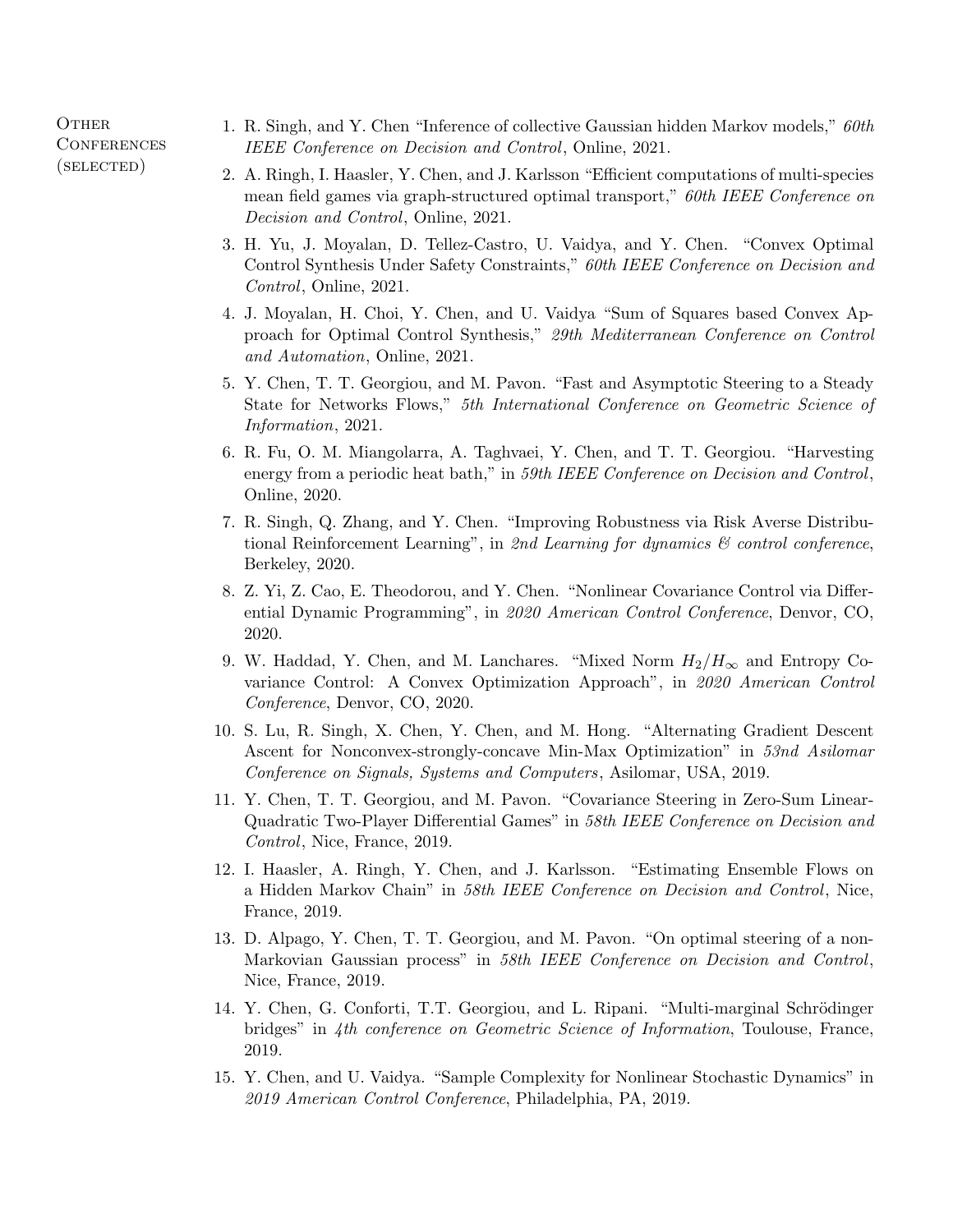- 16. Z. Askarzadeh, R. Fu, A. Halder, Y. Chen, and T.T. Georgiou. "Stability Analysis of Opinion Dynamics Over Influence Networks" in 2019 American Control Conference, Philadelphia, PA, 2019.
- 17. Y. Chen, T. T. Georgiou, and M. Pavon. "Steering the Distribution of Agents in Mean-Field Games" in 57th IEEE Conference on Decision and Control, Miami Beach, FL, USA, 2018.
- 18. Y. Chen, T. T. Georgiou, and A. Tannenbaum. "Wasserstein Geometry of Quantum States and Optimal Transport of Matrix-Valued Measures " in Workshop of Emerging Applications of Control and System Theory (EACST), 2017 (Dedicated to Professor Mathukumalli Vidyasagar on his 70th birthday.)
- 19. J. Lerner, R. Sandhu, Y. Chen, and A. Tannenbaum "Machine Learning for Joint Classification and Segmentation" in Workshop of Emerging Applications of Control and System Theory (EACST), 2017 (Dedicated to Professor Mathukumalli Vidyasagar on his 70th birthday.)
- 20. H. Farooq, Y. Chen, T.T. Georgiou, and C. Lenglet. "Brain Parcellation and Connectivity Mapping using Wasserstein Geometry" in 20th International Conference on Medical Image Computing and Computer Assisted Intervention, 2017.
- 21. Y. Chen, J. H. Oh, R. Sandhu, S. Lee, J.O. Deasy, and A. Tannenbaum. "Transcriptional responses to ultraviolet and ionizing radiation: An approach based on graph curvature" in IEEE International Conference on Bioinformatics and Biomedicine, 2016.
- 22. Y. Chen, T. T. Georgiou, M. Pavon, and A. Tannenbaum. "A new approach to robust transportation over networks" in *Proceedings of the 55th IEEE Conference on* Decision and Control, Las Vegas, NV, USA, 2016.
- 23. H. Farooq, Y. Chen, T.T. Georgiou, and C. Lenglet. "Some geometric ideas for feature enhancement of diffusion tensor fields" in Proceedings of the 55th IEEE Conference on Decision and Control, Las Vegas, NV, USA, 2016.
- 24. W. Chen, J. Liu, Y. Chen, S.Z. Khong, D. Wang, T. Basar, L. Qiu, and K. H. Johansson. "Characterizing the Positive Semidefiniteness of Weighted Laplacians via Generalized Effective Resistances" in Proceedings of the 55th IEEE Conference on Decision and Control, Las Vegas, NV, USA, 2016.
- 25. Y. Chen, S. Z. Khong, and T. T. Georgiou. "On the definiteness of graph Laplacians with negative weights: Geometrical and passivity-based approaches" in 2016 American Control Conference, Boston, MA, USA, 2016.
- 26. Y. Chen, T. T. Georgiou, and M. Pavon. "Steering state statistics with output feedback" in Proceedings of the 54th IEEE Conference on Decision and Control, Osaka, Japan, 2015.
- 27. Y. Chen, T. T. Georgiou, and M. Pavon. "Optimal control of the state statistics for a linear stochastic system" in Proceedings of the 54th IEEE Conference on Decision and Control, Osaka, Japan, 2015.
- 28. Y. Chen, T. T. Georgiou, and M. Pavon. "Optimal mass transport over bridges" in Proceedings of the 2nd Conference on Geometric Science of Information, Paris, France, 2015.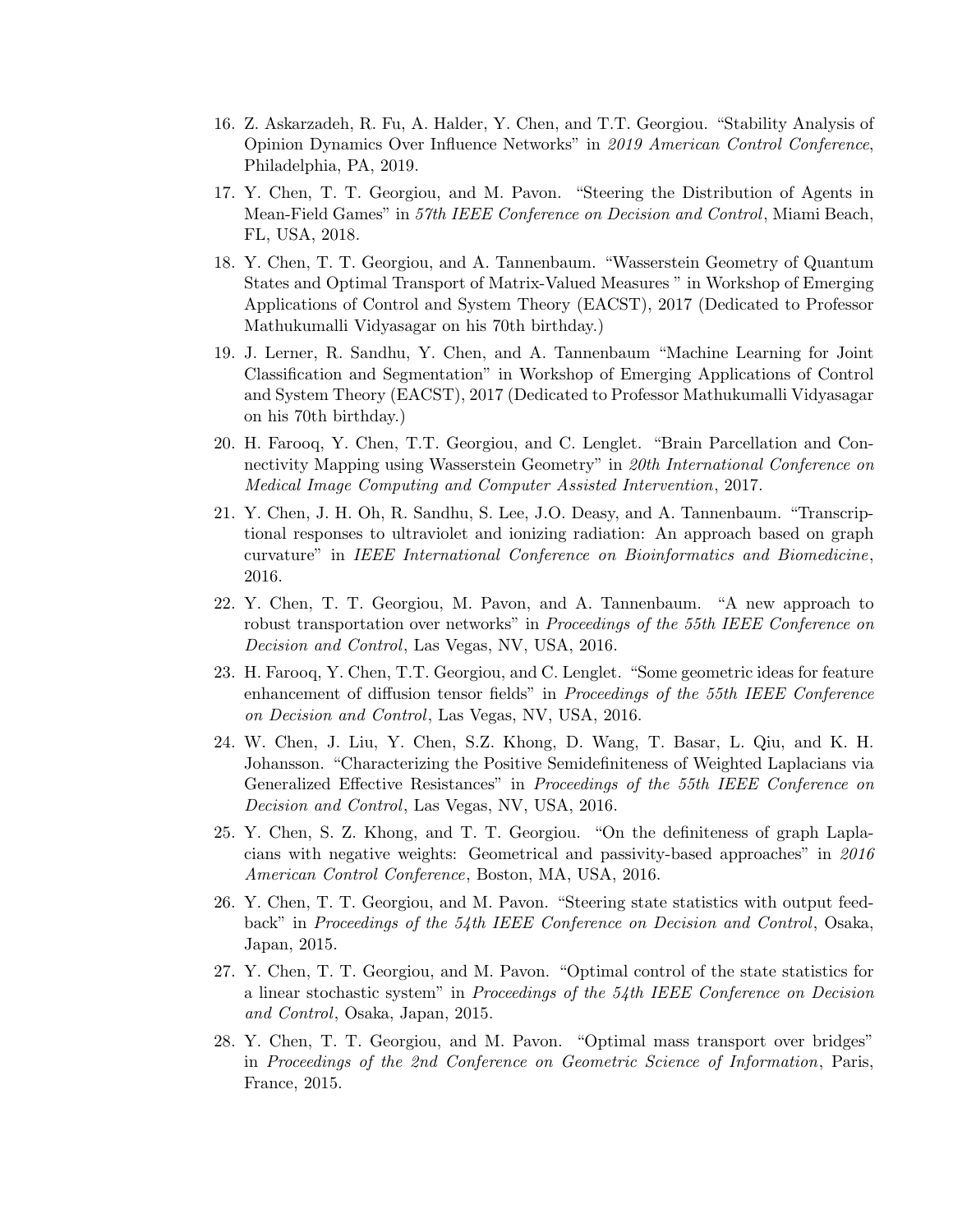- 29. Y. Chen, T. T. Georgiou, and M. Pavon. "Optimal steering of inertial particles diffusing anisotropically with losses" in Proceedings of the 2015 American Control Conference, Chicago, IL, USA, 2015.
- 30. Y. Chen and T. T. Georgiou. "The flatness of power spectral zeros and their significance in quadratic estimation" in Proceedings of the 53rd IEEE Conference on Decision and Control, Los Angeles, CA, USA, 2014.
- 31. Y. Chen, M. R. Jovanović, and T. T. Georgiou. "State covariances and the matrix completion problem" in Proceedings of the 52nd IEEE Conference on Decision and Control, Florence, Italy, 2013.
- INVITED TALKS 1. "Graphical Optimal Transport and its Applications", NeurIPS Workshop on Optimal Transport, online, 2021.
	- 2. "Density control of interacting agent systems," Simons Institute for the Theory of Computing, Berkeley, CA, 2021.
	- 3. "Graphical Optimal Transport and its Applications", Department of Mathematics, University of Georgia, Athens, GA, 2021.
	- 4. "Graphical Optimal Transport", Workshop on Optimal Control, Optimal Transport, and Data Science, Institute for Mathematics and Its Applications, Minneapolis, 2020.
	- 5. "Beyond Wasserstein geodesic: spline interpolation for probability distributions" Department of Mathematics, Stanford University, Stanford, CA, 2019.
	- 6. "Measure-valued splines and matrix optimal transport" Department of Mathematics, Georgia Institute of Technolgoy, Atlanta, GA, 2019.
	- 7. "Optimization over probability measures" University of Illinois at Urbana-Champaign, Champaign, IL, 2019.
	- 8. "Controlling Uncertainty" Courant Institute of Mathematical Sciences, New York, NY, 2018.
	- 9. "Steering the distribution of agents in mean field games" Michigan State University, East Langsing, MI, 2018.
	- 10. "Optimal mass transport: theory, algorithm and applications" University of Wisconsin-Madison, Madison, WI, 2018.
	- 11. "Vector and matrix optimal mass transport: theory and algorithm" Department of Mathematics, Iowa State University, Ames, IA, 2018.
	- 12. "Matrix optimal mass transport, a Quantum mechanical approach" University of California, Los Angeles, Los Angeles, CA, 2017.
	- 13. "Matrix optimal mass transport, a Quantum mechanical approach", Princeton University, Princeton, NJ, 2017.
	- 14. "Densities and flows with applications in signal/image processing and control", New York University, New York, NY, 2017.
	- 15. "Modeling and control of collective dynamics", Keio University, Tokyo, Japan, 2015.
	- 16. "Modeling and control of collective dynamics", University of Michigan, Ann Arbor, MI, USA, 2015.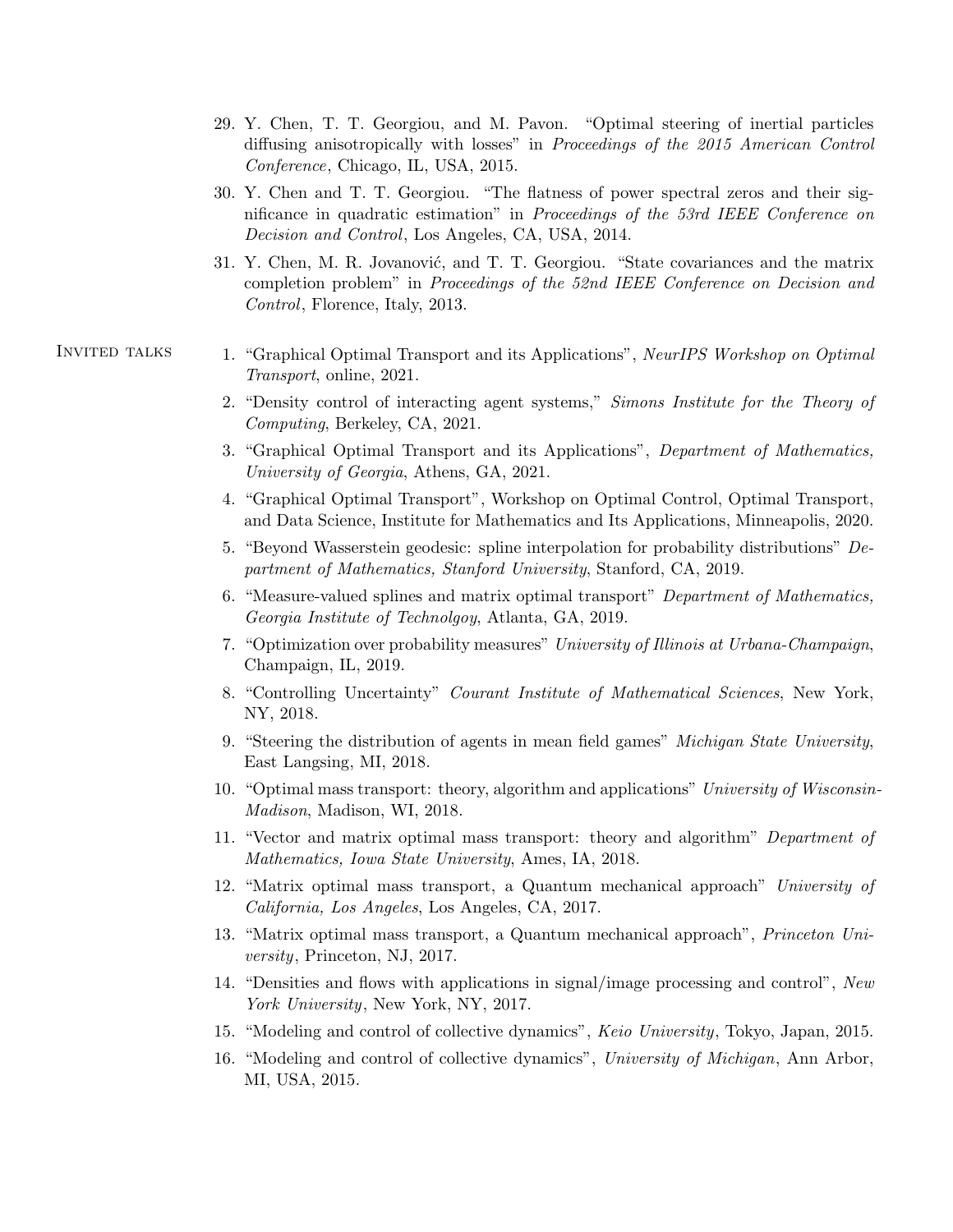- 17. "Modeling and control of collective dynamics", Institute for Mathematics and its Applications (IMA), Minneapolis, MN, USA, 2015.
- 18. "Schrödinger bridges and the steering of stochastic and deterministic systems", Lund University, Lund, Sweden, 2015.
- 19. "Schrödinger bridges and the steering of stochastic and deterministic systems", KTH Royal Institute of Technology, Stockholm, Sweden, 2015.
- 20. "Schrödinger bridges and the steering of stochastic and deterministic systems",  $Uni$ versity of Athens, Athens, Greece, 2015.

## **CONFERENCE TALKS**

- 1. "Nonlinear Covariance Control via Differential Dynamic Programming", 2020 American Control Conference, Denver, CO, 2020.
- 2. "State Tracking of Linear Ensembles Via Optimal Mass Transport" in 57th IEEE Conference on Decision and Control, Miami Beach, FL, USA, 2018.
- 3. "Steering the Distribution of Agents in Mean-Field Games" in 57th IEEE Conference on Decision and Control, Miami Beach, FL, USA, 2018.
- 4. "Modeling and Control of collective dynamics" in 2017 American Control Conference, Seattle, WA, USA, 2017.
- 5. "A new approach to robust transportation over networks" in the 55th IEEE Conference on Decision and Control, Las Vegas, NV, USA, 2016.
- 6. "An alternating minimization algorithm for structured covariance completion problems" in the 22nd International Symposium on Mathematical Theory of Networks and Systems, Minneapolis, MN, USA, 2016.
- 7. "Stochastic control, entropic interpolation and gradient flows on Wasserstein product spaces" in the 22nd International Symposium on Mathematical Theory of Networks and Systems, Minneapolis, MN, USA, 2016.
- 8. "Noncommutative Sinkhorn theorem and generalizations" in the 22nd International Symposium on Mathematical Theory of Networks and Systems, Minneapolis, MN, USA, 2016.
- 9. "Optimal steering of ensembles" in the 22nd International Symposium on Mathematical Theory of Networks and Systems, Minneapolis, MN, USA, 2016.
- 10. "On the definiteness of graph Laplacians with negative weights: Geometrical and passivity-based approaches", 2016 American Control Conference, Boston, MA, USA, 2016.
- 11. "Optimal Control of the State Statistics for a Linear Stochastic System", 54th IEEE Conference on Decision and Control, Osaka, Japan, 2015.
- 12. "Steering State Statistics with Output Feedback", 54th IEEE Conference on Decision and Control, Osaka, Japan, 2015.
- 13. "Optimal steering of inertial particles diffusing anisotropically with losses", 2015 American Control Conference, Chicago, IL, USA, 2015.
- 14. "Schrödinger bridges and the steering of stochastic and deterministic systems", Workshop "New challenges in reciprocal processes, Schrödinger bridges, optimal transport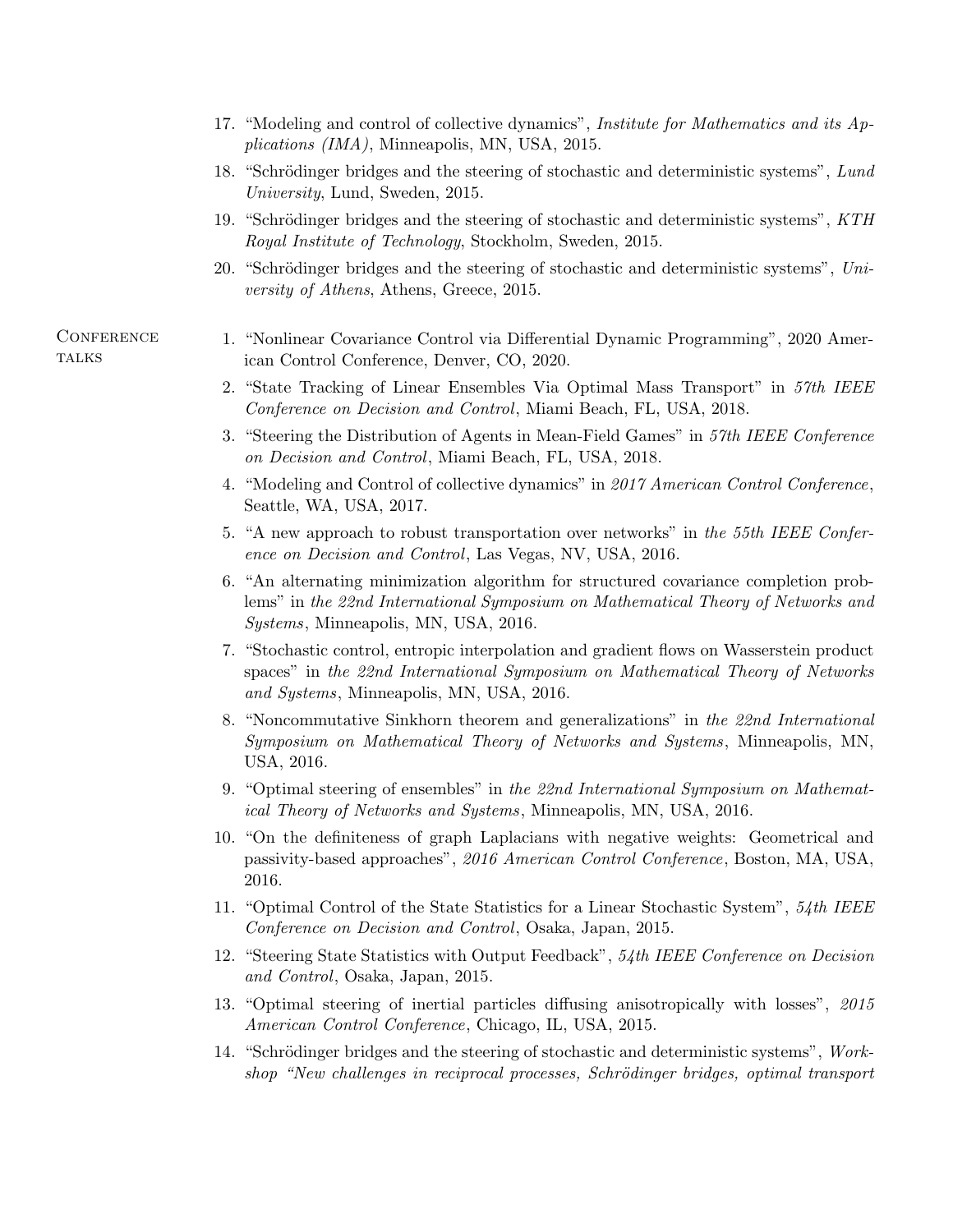|                                   | with application to control engineering problems for classical and quantum systems",<br>Padova, Italy, 2015.                                                                                                                                                                                                                                                                                                                                                                                                                                                                                                                                                                                                                                                                                                                      |  |
|-----------------------------------|-----------------------------------------------------------------------------------------------------------------------------------------------------------------------------------------------------------------------------------------------------------------------------------------------------------------------------------------------------------------------------------------------------------------------------------------------------------------------------------------------------------------------------------------------------------------------------------------------------------------------------------------------------------------------------------------------------------------------------------------------------------------------------------------------------------------------------------|--|
|                                   | 15. "The flatness of power spectral zeros and their significance in quadratic estimation",<br>53rd IEEE Conference on Decision and Control, Los Angeles, CA, USA, 2014.                                                                                                                                                                                                                                                                                                                                                                                                                                                                                                                                                                                                                                                           |  |
|                                   | 16. "State covariances and the matrix completion problem", 52nd IEEE Conference on<br><i>Decision and Control</i> , Florence, Italy, 2013.                                                                                                                                                                                                                                                                                                                                                                                                                                                                                                                                                                                                                                                                                        |  |
| <b>REFEREE</b>                    | IEEE Transactions on Automatic Control (TAC)<br>IEEE Transactions on Control of Network Systems (TCNS)<br>IEEE Transactions on Control Systems Technology (TCST)<br>IEEE Control Systems Letters (L-CSS)<br>IEEE Transactions on Information Theory<br>SIAM Journal on Mathematical Analysis (SIMA)<br>Journal of Scientific Computing (JOMP)<br>Optimal Control Applications and Methods<br>IET Cyber-Physical Systems: Theory & Applications<br>Systems & Control Letters<br>IEEE Conference on Decision and Control<br>International Symposium on Mathematical Theory of Networks and Systems<br>American Control Conference<br>European Control Conference<br>International Conference on Learning Representations<br>Conference on Neural Information Processing Systems<br>The International Conference on Machine Learning |  |
| <b>WORKSHOP</b><br>ORGANIZER      | 1. "Uncertainty Synthesis", 58th Conference on Decision and Control, Nice, France,<br>2019.                                                                                                                                                                                                                                                                                                                                                                                                                                                                                                                                                                                                                                                                                                                                       |  |
|                                   | 2. "Computational optimal transport for applications in control and estimation", 58th<br>Conference on Decision and Control, Nice, France, 2019.                                                                                                                                                                                                                                                                                                                                                                                                                                                                                                                                                                                                                                                                                  |  |
|                                   | 3. "Control of Distributions: Theory and Applications", 2021 American Control Confer-<br>ence, 2021.                                                                                                                                                                                                                                                                                                                                                                                                                                                                                                                                                                                                                                                                                                                              |  |
| <b>ASSOCIATE</b><br><b>EDITOR</b> | 1. 24th International Symposium on Mathematical Theory of Networks and Systems,<br>Cambridge, UK, 2020.                                                                                                                                                                                                                                                                                                                                                                                                                                                                                                                                                                                                                                                                                                                           |  |
|                                   | 2. Systems and Control Letters, 2021 - present.                                                                                                                                                                                                                                                                                                                                                                                                                                                                                                                                                                                                                                                                                                                                                                                   |  |
| <b>RESEARCH</b><br><b>FUNDING</b> | 1. NSF, "Collaborative Research: CIF: Small: A Unified Framework of Distributional<br>Optimization via Variational Transport," 2020 - 2023                                                                                                                                                                                                                                                                                                                                                                                                                                                                                                                                                                                                                                                                                        |  |
|                                   | 2. NSF, "CAREER: Towards a Principled Framework for the Modeling and Control of<br>Non-equilibrium Thermodynamic Systems," 2020 - 2025                                                                                                                                                                                                                                                                                                                                                                                                                                                                                                                                                                                                                                                                                            |  |
|                                   | 3. NSF, "Collaborative research: dynamics of densities: modeling, control, and estima-<br>tion," $2018 - 2022$                                                                                                                                                                                                                                                                                                                                                                                                                                                                                                                                                                                                                                                                                                                    |  |